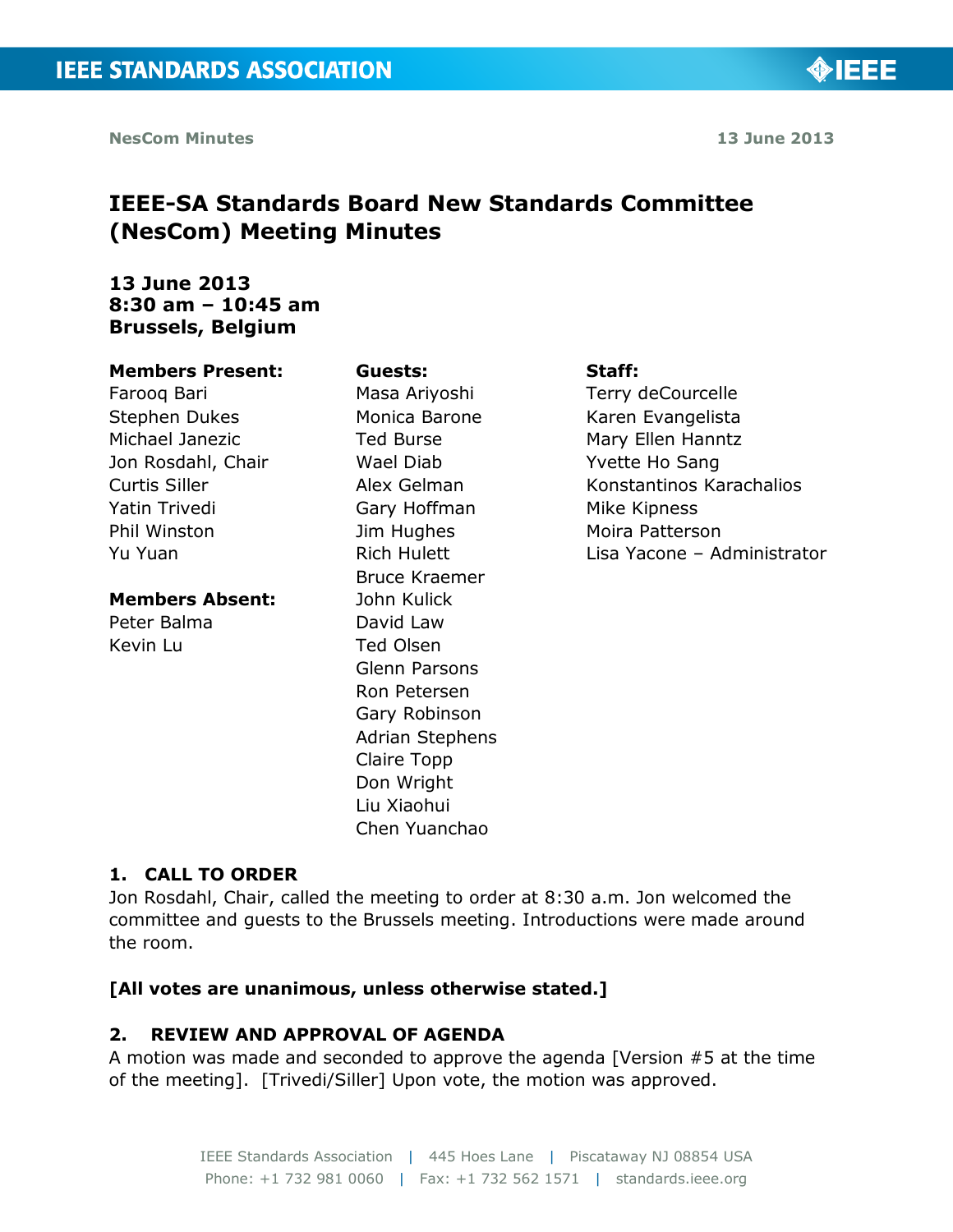# **2.1 Consent Agenda**

### **2.1.1 Withdrawal Requests**

### **IEEE Computer Society/Design Automation**

#### **P1699**

Standard for the Rosetta Systems Level Design Language Definition **Recommendation: Approve PAR withdrawal**

### **3 APPROVAL OF MINUTES FROM THE 05 MARCH 2013 MEETING**

A motion was made, and seconded to approve the 05 March 2013 NesCom minutes. [Janezic/Trivedi] Upon vote, the motion passed.

### **4 PARS FOR DISCUSSION**

### **4.1 Modified PARs**

**IEEE Instrumentation and Measurement Society/TC9 - Sensor Technology**

### **P21451-2**

Standard for a Smart Transducer Interface for Sensors and Actuators - Serial Pointto-Point Interface

**Recommendation: Approve modified PAR** 

### **IEEE Power and Energy Society/Energy Development & Power Generation**

#### **P1249**

Guide for Computer Based Controls for Hydroelectric Power Plant Automation **Recommendation: Approve modified PAR** 

### **IEEE Power and Energy Society/Substations**

#### **P1815.1**

Standard for Exchanging Information Between Networks Implementing IEC 61850 and IEEE Std 1815 (Distributed Network Protocol - DNP3) **Recommendation: Approve modified PAR** 

### **4.2 Extension Requests**

None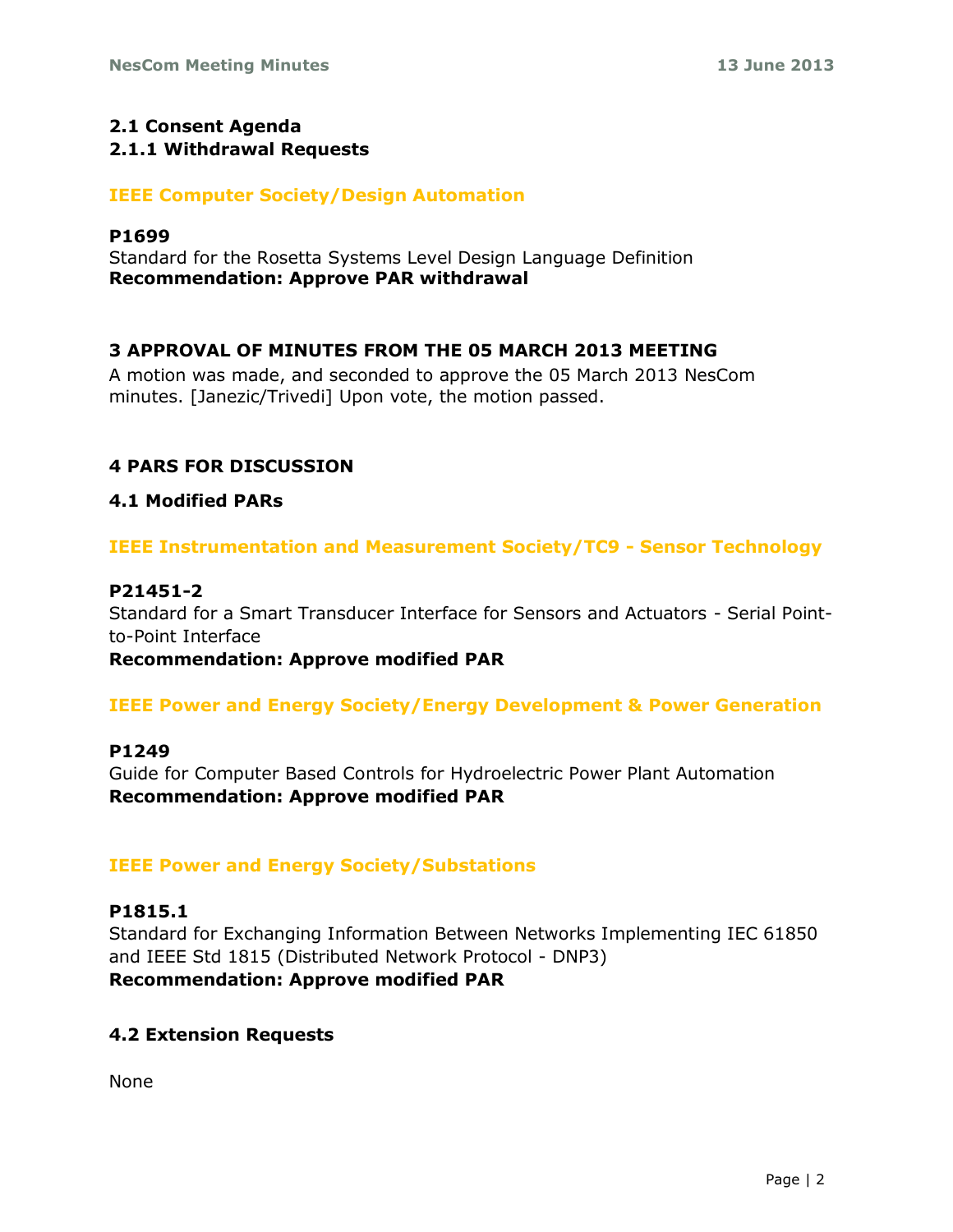# **4.3 New PARs**

### **IEEE Aerospace and Electronic Systems Society/Gyro Accelerometer Panel**

### **P1780**

Standard for the Specification of Inertial Measurement Units (IMU) **Recommendation: Approve new PAR until December 2017** 

### **IEEE-SA Board of Governors/Corporate Advisory Group**

### **P1893**

Guide for the Measurement of DC Transmission Line and Earth Electrode Line Parameters **Recommendation: Approve new PAR until December 2017**

### **P1894**

Guide for Online Monitoring and Recording Systems for Transient Overvoltages in Electric Power Systems **Recommendation: Approve new PAR until December 2017** 

### **IEEE Computer Society/LAN/MAN Standards Committee**

#### **P802.1CB**

Frame Replication and Elimination for Reliability **Recommendation: Approve new PAR until December 2017** 

# **IEEE Computer Society/Software & Systems Engineering Standards Committee**

### **P15288.1**

Standard for Application of Systems Engineering on Defense Programs **Recommendation: Approve new PAR until December 2017** 

### **P15288.2**

Standard for Technical Reviews and Audits on Defense Programs **Recommendation: Approve new PAR until December 2017** 

### **IEEE Engineering in Medicine and Biology Society/IEEE 11073TM Standards Committee**

### **P11073-10407-2008/Cor 1**

Health Informatics - Personal Health Device Communication - Device Specialization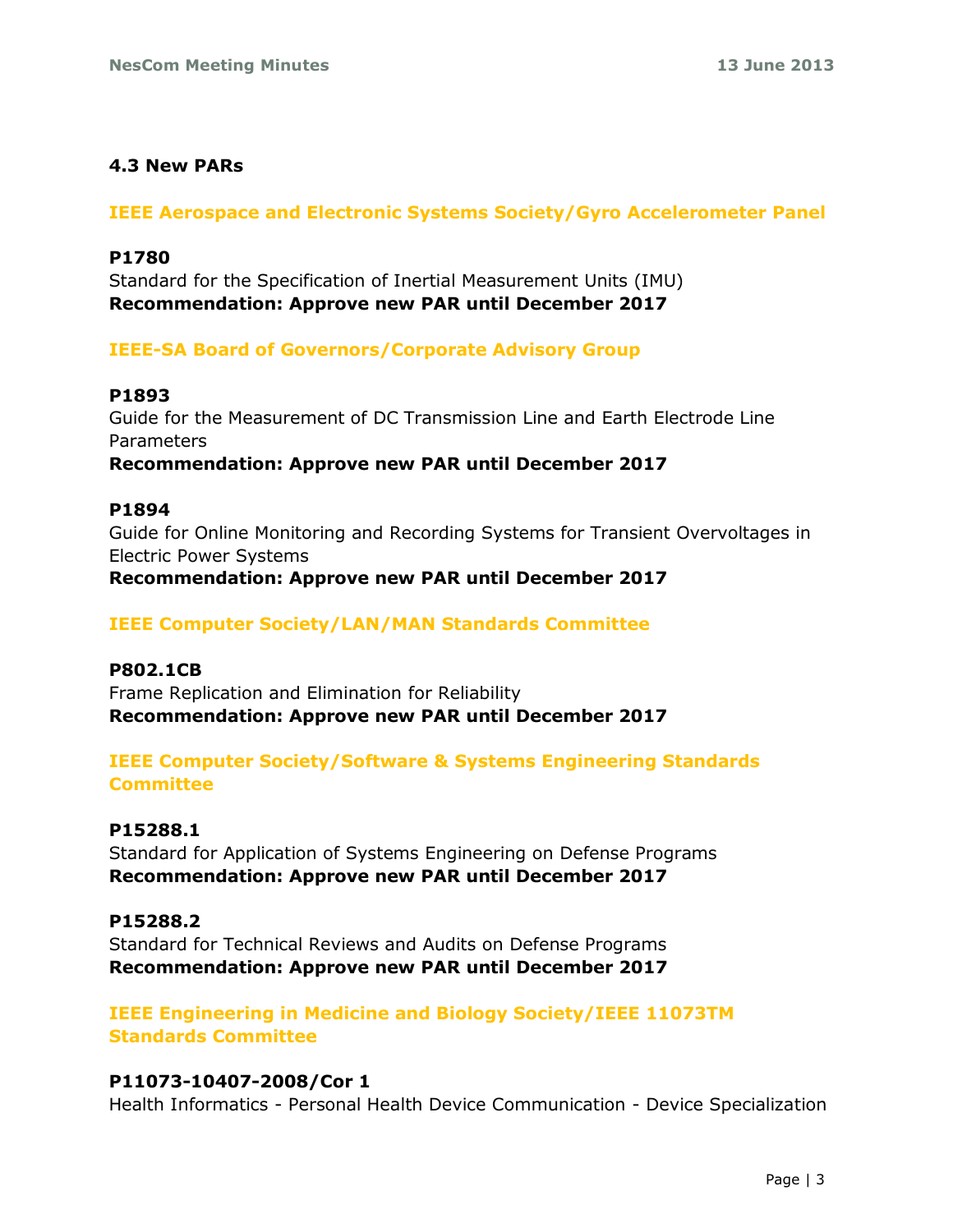- Blood Pressure Monitor - Corrigendum 1 **Recommendation: Approve new PAR until December 2017** 

### **P11073-10408-2008/Cor 1**

Health informatics--Personal health device communication Part 10408: Device specialization -- Thermometer - Corrigendum 1 **Recommendation: Approve new PAR until December 2017** 

### **P11073-10415-2008/Cor 1**

Health Informatics -- Personal Health Device Communication -- Device Specialization -- Weighing Scale - Corrigendum 1 **Recommendation: Approve new PAR until December 2017** 

### **P11073-10418-2011/Cor 1**

Health informatics--Personal health device communication Part 10418: Device specialization--International Normalized Ratio (INR) monitor - Corrigendum 1 **Recommendation: Approve new PAR until December 2017** 

### **P11073-10420-2010/Cor 1**

Health informatics -- Personal health device communication Part 10420: Device specialization -- Body composition analyzer - Corrigendum 1 **Recommendation: Approve new PAR until December 2017** 

#### **IEEE Power and Energy Society/Power System Communications**

#### **P487.1**

Standard for the Electrical Protection of Communication Facilities Serving Electric Supply Locations Through the Use of On-Grid Isolation Equipment **Recommendation: Approve new PAR until December 2017** 

### **IEEE Power and Energy Society/Power System Communications**

#### **P643-2004/Cor 1**

IEEE Guide for Power-Line Carrier Applications - Corrigendum 1: Modal Analysis Power Equation Correction

#### **Recommendation: Approve new PAR until December 2017**

During discussion on this PAR, a question arose as to whether a Joint Sponsorship Agreement (JSA) was needed for this project which shows joint sponsorship. NesCom decided that since the base project was completed prior to the JSA requirement for joint sponsorship and since this is only a corrigendum, a JSA is not required.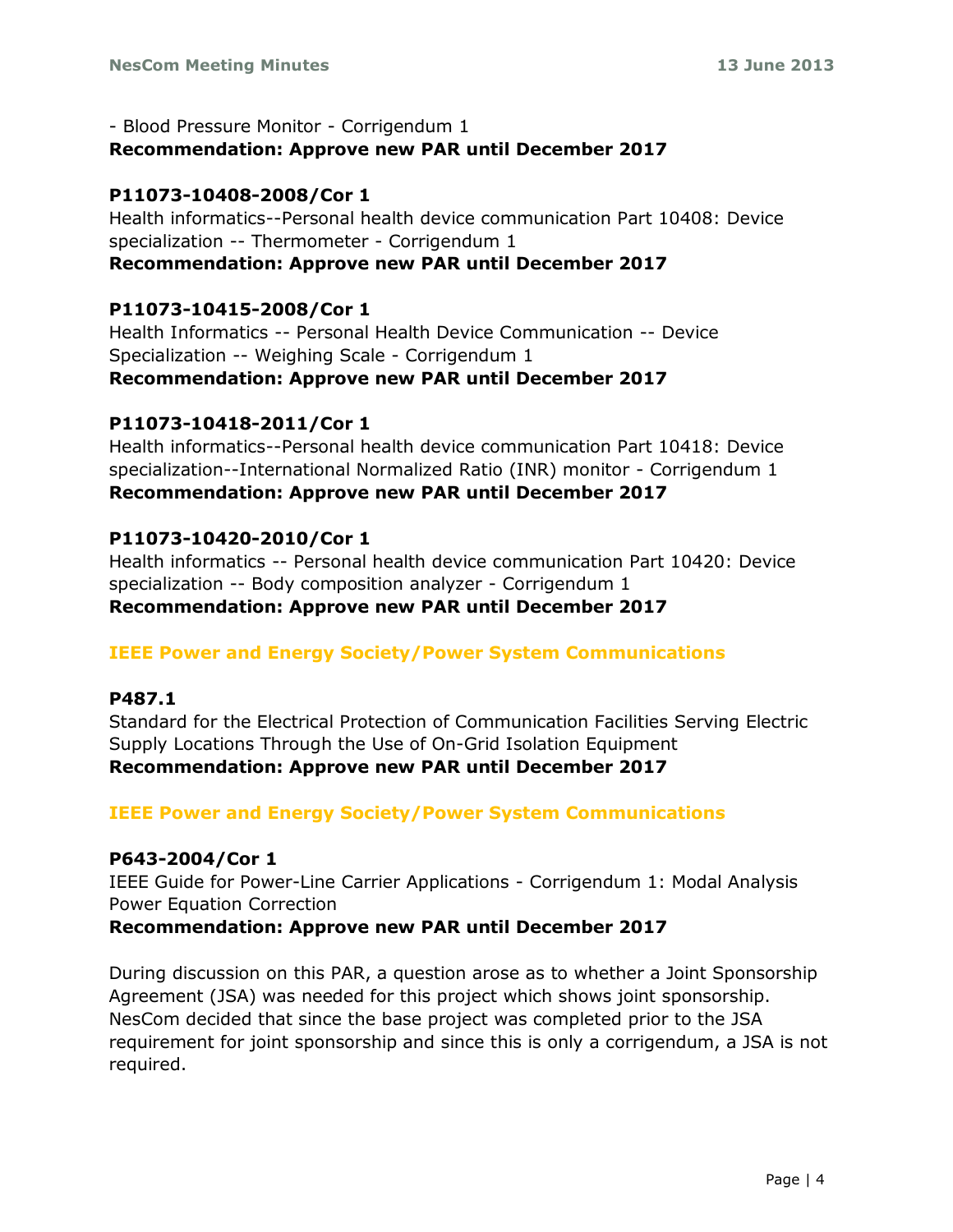### **IEEE Power and Energy Society/Surge Protective Devices/Low Voltage**

#### **PC62.69**

Standard for the Surge Parameters of Isolating Transformers Used in Networking Devices and Equipment

**Recommendation: Approve new PAR until December 2017 IEEE Power and Energy Society/Substations** 

### **P1711.3**

Standard for Secure SCADA Communications Protocol (SSCP) **Recommendation: Approve new PAR until December 2017**

### **IEEE Power and Energy Society/Transmission and Distribution**

#### **P738-2012/Cor 1**

IEEE Standard for Calculating the Current-Temperature Relationship of Bare Overhead Conductors - Corrigendum 1 **Recommendation: Approve new PAR until December 2017** 

#### **P1895**

Standard for Below-Grade Inspection and Assessment of Corrosion on Steel Transmission, Distribution, and Substation Structures **Recommendation: Approve new PAR until December 2017**

#### **IEEE Power and Energy Society/Transformers**

#### **PC57.12.10-2010/Cor 2**

IEEE Standard Requirements for Liquid-Immersed Power Transformers - Corrigendum 2: Correction of A.3.2.13 - Autotransformer LTC application considerations

**Recommendation: Approve new PAR until December 2017** 

**IEEE Vehicular Technology Society/Rail Transportation Standards Committee** 

### **P1896**

Standard for Identification of Contact Wire Used in Overhead Contact Systems **Recommendation: Approve new PAR until December 2017**

#### **4.4 PARs for the Revision of Standards**

**IEEE Computer Society/Design Automation**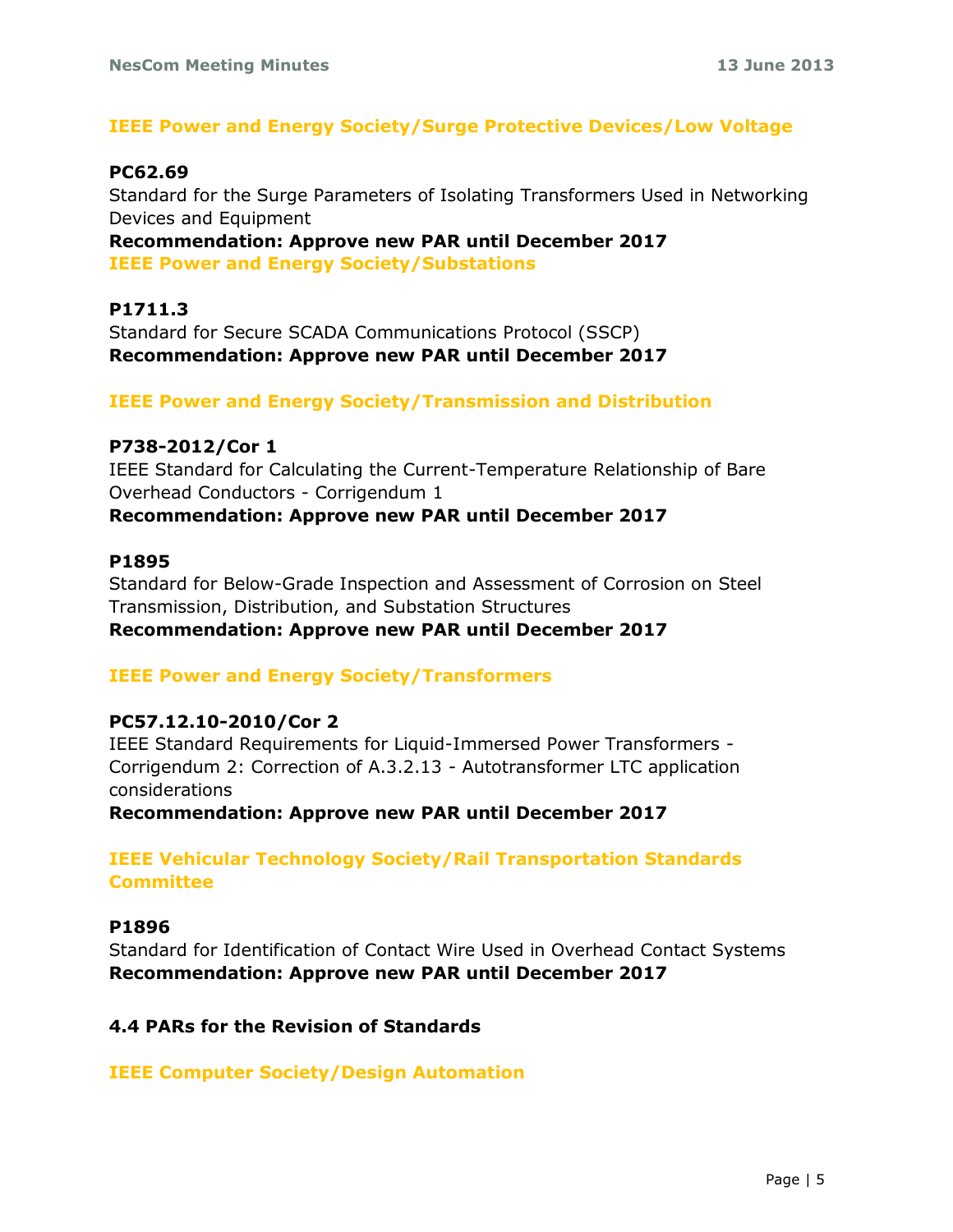### **P1801**

Standard for Design and Verification of Low Power, Energy Aware Electronic Systems

**Recommendation: Approve PAR for the revision of a standard until December 2017**

### **IEEE Computer Society/LAN/MAN Standards Committee**

### **P802.1AC**

Standard for Local and metropolitan area networks-Media Access Control (MAC) Service Definition

**Recommendation: Approve PAR for the revision of a standard until December 2017**

# **IEEE Computer Society/Storage Systems**

### **P2200**

Standard Protocol for Stream Management in Media Client Devices **Recommendation: Approve PAR for the revision of a standard until December 2017**

### **IEEE Industry Applications Society/Petroleum & Chemical Industry**

#### **P1458**

Recommended Practice for the Selection, Field Testing, and Life Expectancy of Molded Case Circuit Breakers for Industrial Applications

**Recommendation: Approve PAR for the revision of a standard until December 2017**

**IEEE Instrumentation and Measurement Society/TC9 - Sensor Technology** 

#### **P1588**

Standard for a Precision Clock Synchronization Protocol for Networked Measurement and Control Systems

**Recommendation: Approve PAR for the revision of a standard until December 2017**

### **IEEE Power and Energy Society/Power System Relaying**

#### **P60255-118-1**

Measuring relays and protection equipment - Part 118-1: Synchrophasor for power system - Measurements

**Recommendation: Approve PAR for the revision of a standard until**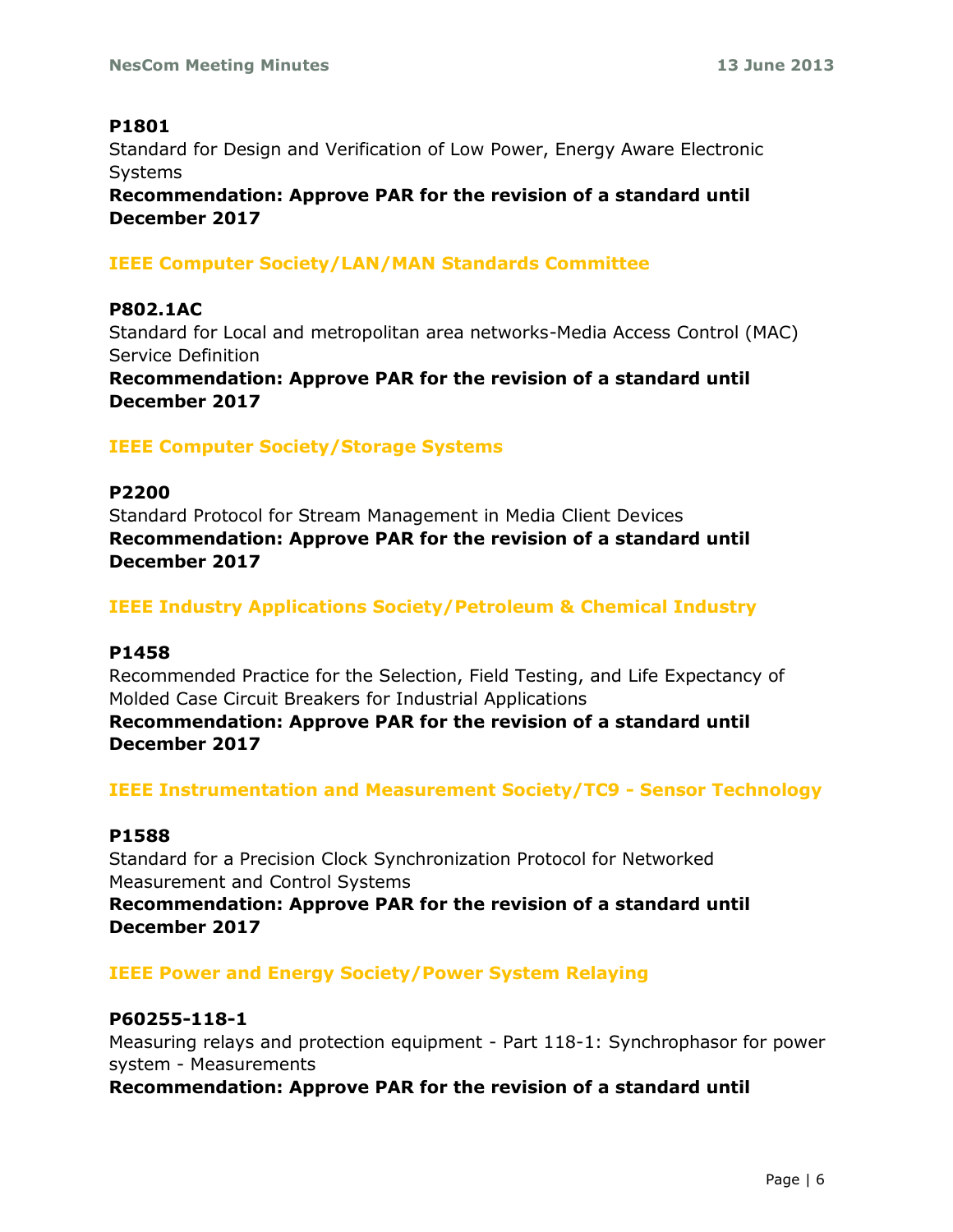### **December 2017**

## **PC37.238**

Standard Profile for Use of IEEE 1588 Precision Time Protocol in Power System Applications

**Recommendation: Approve PAR for the revision of a standard until December 2017**

## **IEEE Reliability Society/IEEE Reliability**

**P1633**  Recommended Practice on Software Reliability **Recommendation: Approve PAR for the revision of a standard until December 2017** 

### **4.4.1 JSA for PC37.238**

The JSA submitted with PC37.238 was reviewed by the Committee. This was the first JSA that NesCom has received since the requirement to submit a JSA for jointly sponsored projects went into effect in January 2013. The JSA was determined to be acceptable with minor editorial changes – removal of unnecessary brackets and hiding the instructions were requested to make the form more easily read. No formal action to approve is needed.

Lisa collected a list of comments from the NesCom members regarding editorial changes they would like to see made to the JSA form.

### **4.5 Request for Edit to Conditional Approval of P1882 – [Dec. 2012]**

P1882 was conditionally approved in December of 2012 based on changes being made to the Title and Purpose. The WG requested a modification to the changes required to meet the conditions of the approval. While NesCom was agreeable to possibly modifying the changes to the Title and Purpose, they were not in agreement that the text proposed by the WG was satisfactory. Ted Olsen, past NesCom member, volunteered to mentor the WG to assist in modifying the text.

### **5 Old Business**

### **5.1 myProject Ticket Report – Yacone**

Lisa presented a list of system updates which have been completed since the March meeting. Lisa confirmed that she will submit a ticket to the myProject team regarding the lack of an "undecided" option on the summary page that Phil mentioned earlier in the meeting.

### **AI: Lisa will submit a myProject ticket to request that the "undecided"**